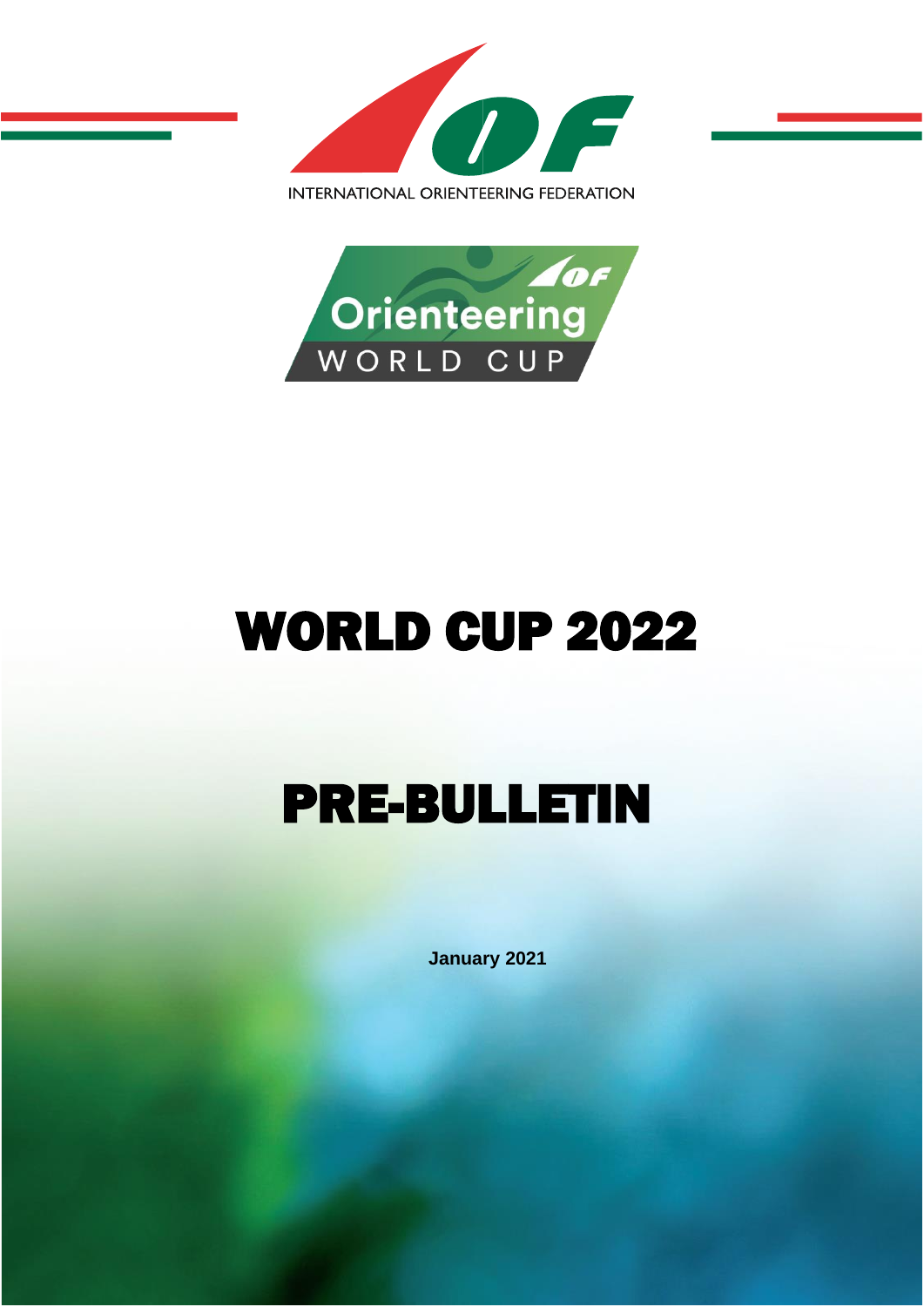## WELCOME TO THE WORLD CUP 2022

Dear athletes, Dear fans of orienteering,

We are pleased to announce the program for the Orienteering World Cup 2022, a program which hopefully gets us back to a normal competition year after the Covid-19 pandemic.

The World Cup season will start with a 1<sup>st</sup> round of Sprint competitions in Borås, Sweden in May. With the Sprint World Orienteering Championships in Denmark only one month later we can be sure that this will be a chance to show off and fine tune sprint skills for WOC. Following the Sprint WOC, focus will shift to the forest with the 2<sup>nd</sup> Orienteering World Cup round in Estonia in August, which is also the European Orienteering Championships. The season will be summed up with the World Cup Final in Switzerland at the very beginning of October, which will also serve as a Pre-WOC for 2023.

The Orienteering World Cup Winners will need to show proficiency in all WOC formats over the year. And there will certainly be exciting competition for the Team World Cup title through the relay events in each round.

We look forward to welcoming athletes, teams, partners, spectators and fans everywhere to an exciting Orienteering World Cup 2022.

Tom Hollowell Secretary General and CEO IOF

# THE PROGRAM

The World Cup 2022 consists of the following 9 competitions.

| Comp.          | Date        | Format                 | Event                                            | Location                       |
|----------------|-------------|------------------------|--------------------------------------------------|--------------------------------|
|                | 26-29 May   | Sprint                 | World Cup round 1                                | Borås,<br>Sweden               |
| $\overline{2}$ | 26-29 May   | <b>Sprint Relay</b>    |                                                  |                                |
| 3              | 26-29 May   | Knock-Out Sprint       |                                                  |                                |
| 4              | 3-7 August  | Long Distance          | World Cup round 2 with<br>European Championships | Rakvere,<br>Estonia            |
| 5              | 3-7 August  | <b>Middle Distance</b> |                                                  |                                |
| 6              | 3-7 August  | Relay                  |                                                  |                                |
|                | 1-3 October | Relay                  | World Cup round 3                                | Davos Klosters,<br>Switzerland |
| 8              | 1-3 October | Middle Distance        |                                                  |                                |
| 9              | 1-3 October | Long Distance          |                                                  |                                |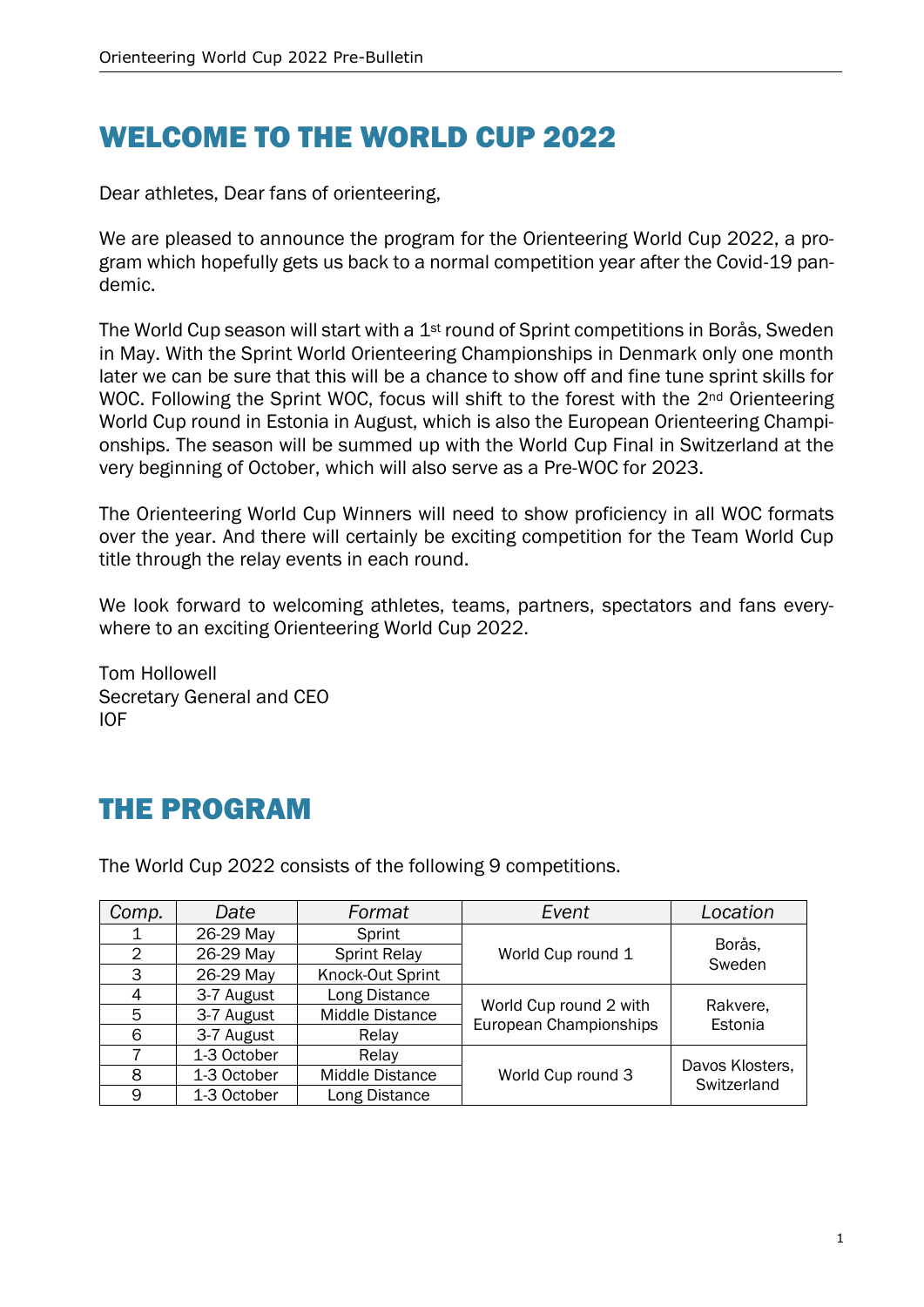#### WORLD CUP #1 INTENSE SPRINT IN WESTERN SWEDEN



The World Cup 2022 kicks off during the Ascension holiday weekend 26<sup>th</sup> to 29<sup>th</sup> of May in the City of Borås in western Sweden. Borås used to be a centre for the textile industry and still holds a grip on the textile trade in Sweden. Borås has also over the past decade become a leading cultural destination that attracts art lovers from every corner of the world.

*"We are very happy to invite athletes, teams and fans to Sweden. Borås municipality*  and the orienteering clubs are very experienced organizers with yearly orienteering *events such as Borås O-Event, gathering approximately 3000 people every year. The latest international event was O-Ringen 2015. The Swedish Orienteering Federation together with the clubs and municipality welcome you to Borås and we will do our utmost to offer fun, interesting and fast-paced competitions for runners, coaches, and spectators",* says Tomas Stenström, Sport Director at Swedish Orienteering Federation.

The town has a strong sprint orienteering tradition, and the races will certainly be demanding with a high level of skill needed. Several different areas around the town will be used. The races will be held only a month before the World Championships in neighbouring country Denmark. A good opportunity to get up to speed!

*"We are very proud to welcome the World Cup for an intense sprint next spring. The City of Borås will do our utmost to take care of all participants and visitors during the events. Welcome!"* says Ulf Olsson, chairman of the Municipal Board.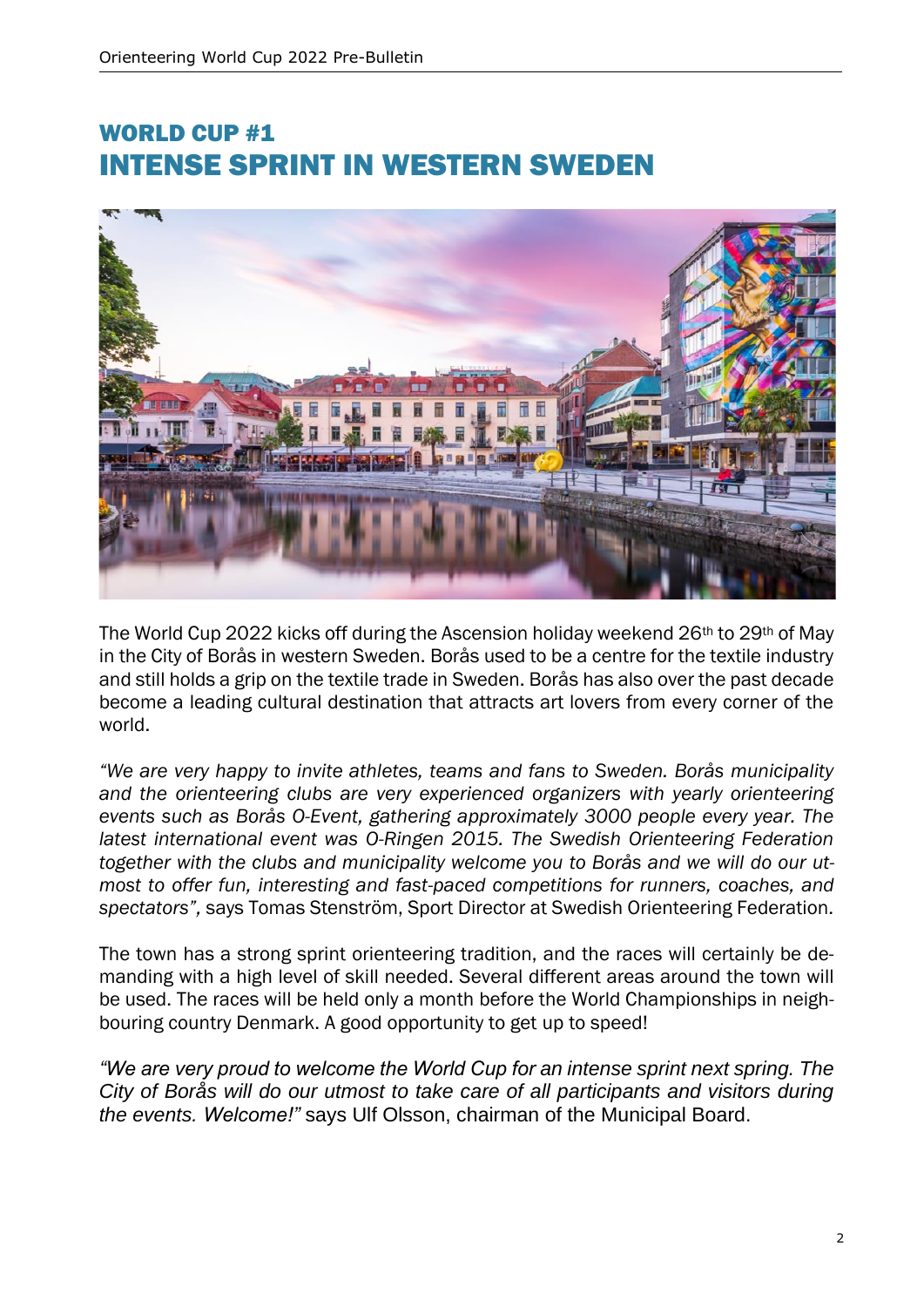#### WORLD CUP ROUND #2 WITH EUROPEAN CHAMPIONSHIPS TOUGH TERRAIN IN ESTONIA



Photo: Simo Sepp

The round combines the World Cup with European Championships. The format follows the Championships and includes Long distance, Middle distance and Relay.

Rakvere is situated in eastern Estonia and is dominated by its 13<sup>th</sup> century castle. Tourists flock around the castle to dress up as knights and learn about the middle age. While Rakvere hosts the opening ceremony, all races will be held in the forest 25 kilometres further east.

The races were originally planned for 2020 but had to be cancelled due to the Covid-19 pandemic. The terrain has been kept and the planning is it to a large extent the same.

The terrain is Estonian, meaning that athletes will find areas where fighting for each metre is the only way. Other parts will place demands on high running speed and successful runners will have to have a good set of skills.

*"I am happy to welcome athletes, teams and fans to this beautiful part of Estonia. We have all been waiting long enough."* says Event Director Raido Jaan Rei.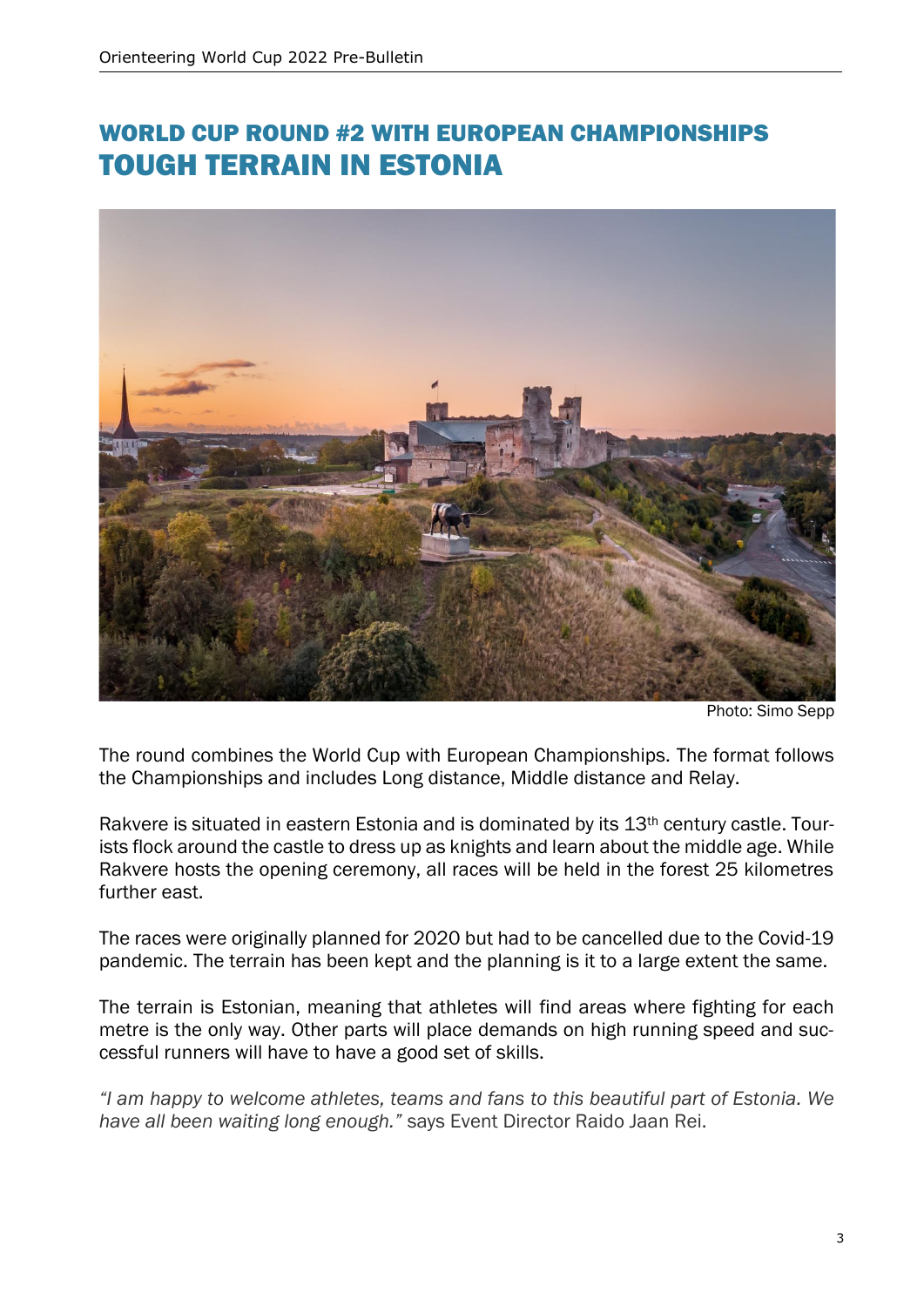### World Cup Round #3 Reaching for the sky



Photo: Marcel Giger

The World Cup Final 2022 will be held in Davos Klosters, Switzerland. Davos is a wellknown sport destination for both summer and winter sports. The town is situated in the mountains of the eastern and German speaking parts of the country. While the two towns Davos and Klosters are situated in the valley, the peaks reach to 3000 meters above sea level.

Strong legs for the hills will be a key element to success. But there is also a lot of tricky, detailed forest so you have to find the mixture between physical power and cool brain.

The races also serve as pre-races for the Nokian Tyres World Orienteering Championships in 2023 in Flims Laax / Switzerland. The programme follows the championships format with the three forest disciplines: long distance, middle distance and relay.

"*It's with great pleasure that we are able to host the World Cup Final races in Davos Klosters in 2022. This is a great and well-known location and perfect as the last international competition before WOC 2023*", says Event Director Matthias Niggli.